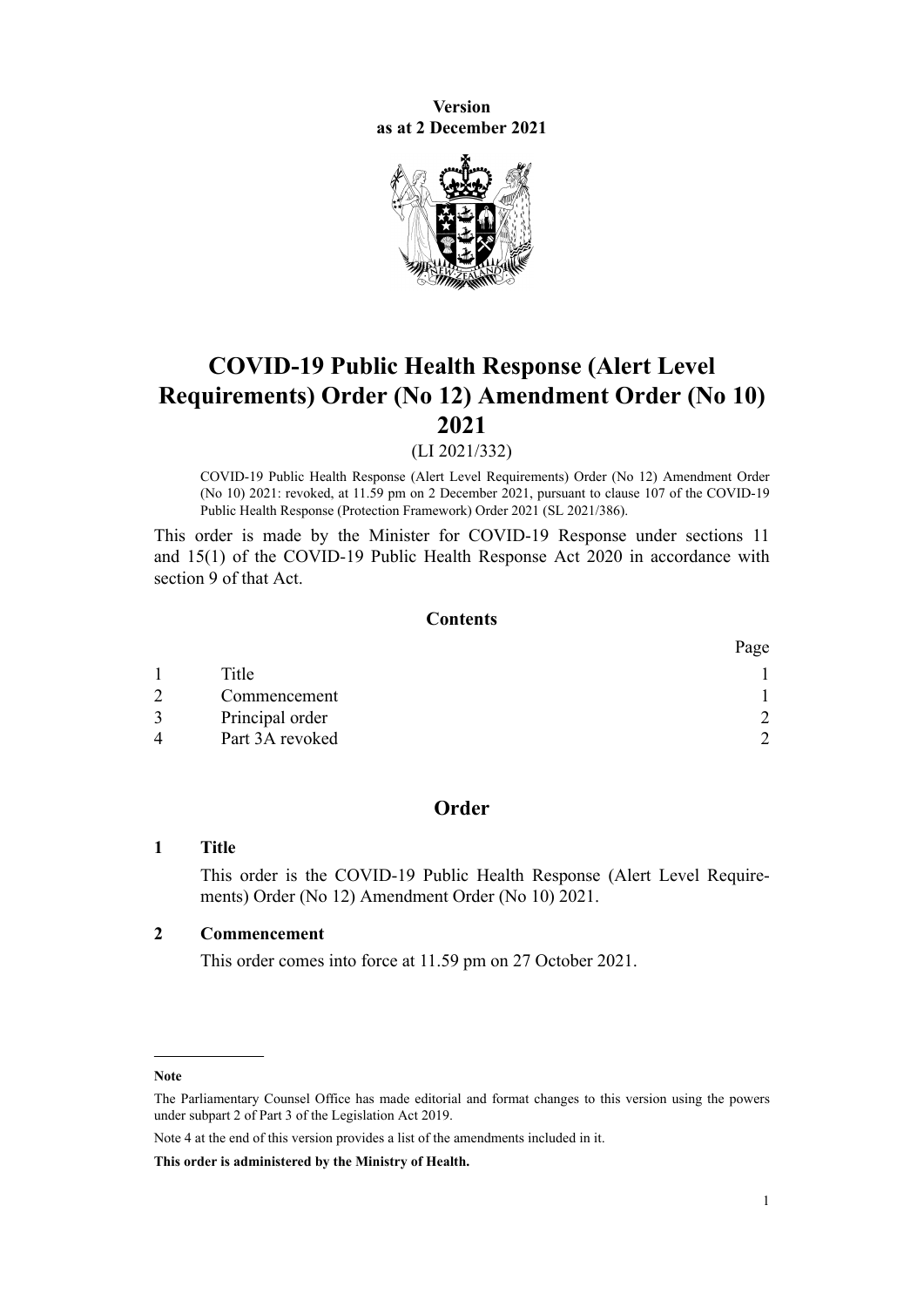#### **3 Principal order**

This order amends the [COVID-19 Public Health Response \(Alert Level](http://legislation.govt.nz/pdflink.aspx?id=LMS549702) [Requirements\) Order \(No 12\) 2021](http://legislation.govt.nz/pdflink.aspx?id=LMS549702).

#### **4 Part 3A revoked**

Revoke [Part 3A.](http://legislation.govt.nz/pdflink.aspx?id=LMS563993)

Dated at Wellington this 27th day of October 2021.

Hon Chris Hipkins, Minister for COVID-19 Response.

### **Explanatory note**

*This note is not part of the order, but is intended to indicate its general effect.*

This order, which comes into force at 11.59 pm on 27 October 2021, amends the [COVID-19 Public Health Response \(Alert Level Requirements\) Order \(No 12\) 2021](http://legislation.govt.nz/pdflink.aspx?id=LMS549702). *Clause 4* revokes [Part 3A](http://legislation.govt.nz/pdflink.aspx?id=LMS563993). This means that the Waikato part of the alert level 3 area moves to stage 1 of the alert level 3 step down.

## *Approval by resolution required*

This order must be approved by resolution of the House of Representatives before the expiry of the period described in [section 16\(2\)](http://legislation.govt.nz/pdflink.aspx?id=LMS344186) of the COVID-19 Public Health Response Act 2020. If this does not happen, the order is revoked on the expiry of that period.

Issued under the authority of the [Legislation Act 2019](http://legislation.govt.nz/pdflink.aspx?id=DLM7298104). Date of notification in *Gazette*: 27 October 2021.

<span id="page-1-0"></span>cl 3